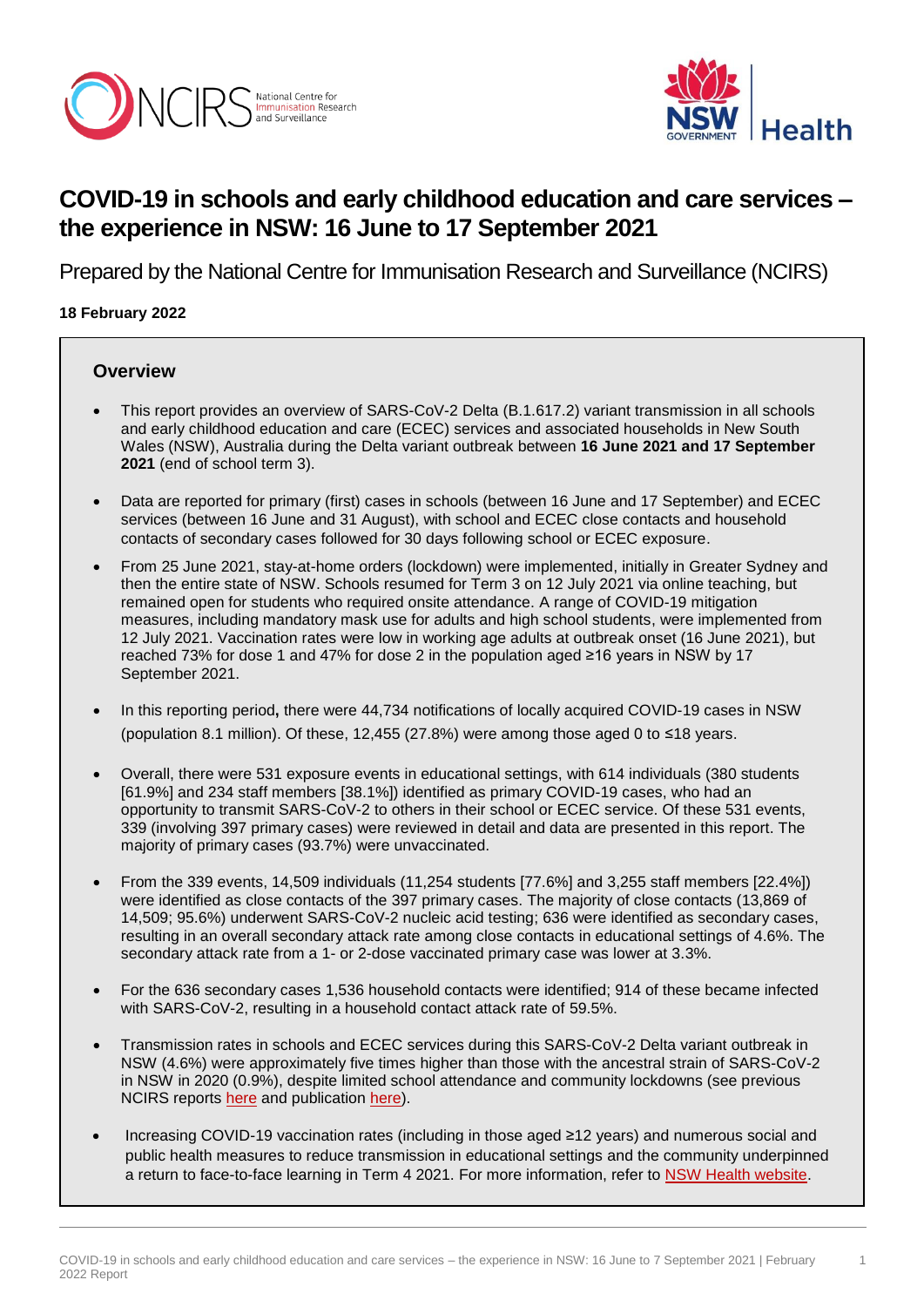



# **Background**

The National Centre for Immunisation Research and Surveillance (NCIRS), with the support of the NSW Ministry of Health and NSW Department of Education, has been conducting surveillance of SARS-CoV-2 transmission in educational settings (schools and early childhood education and care [ECEC] services) since the start of the COVID-19 pandemic 2020 in New South Wales (NSW), Australia. NSW has a population of 8.1 million, with about 1.8 million residents aged ≤18 years. The state has approximately 3,100 schools and 5,800 ECEC services.

NSW experienced an outbreak of the SARS-CoV-2 Delta (B.1.617.2) variant<sup>1</sup> from 16 June 2021 to October 2021. The first cases in schools were identified on 18 June 2021. Stay-at-home orders (lockdown) were implemented in Greater Sydney (36 local government areas [LGAs]) from 25 June 2021 and a state-wide lockdown (128 LGAs) from 14 August 2021. Stay-at-home orders were eased on 11 October 2021.

The start of the Greater Sydney lockdown coincided with the commencement of the 2-week winter school holiday period (end of Term 2). During that time, ECEC, vacation care and out-of-school-care (care before and after school) services were kept open. NSW schools commenced Term 3 on 12 July 2021 via online teaching in the Greater Sydney area, but remained open for any student who required onsite attendance (e.g. children of essential workers, vulnerable children and students who required onsite attendance). Mitigation measures were implemented using the [NSW tiered COVID-19 safe schools operation plan;](https://education.nsw.gov.au/covid-19/advice-for-families) all adults and high-school students were required to wear masks. Adults (including staff members) were required to sign in and out (using QR code system), and non-essential adults were allowed limited entry in educational settings. Primary school and ECEC children were not required to wear masks.

For more information on the outbreak response, visit [NSW Health website.](https://www.health.nsw.gov.au/Infectious/covid-19/Pages/default.aspx) Refer also to [NSW public health orders](https://www.health.nsw.gov.au/Infectious/covid-19/Pages/public-health-orders.aspx)  [and restrictions.](https://www.health.nsw.gov.au/Infectious/covid-19/Pages/public-health-orders.aspx)

At the beginning of the Delta variant outbreak on 16 June 2021, among those aged ≥16 years in NSW, 21% had received dose 1 and 4% had received dose 2 of a COVID-19 vaccine. In mid-July, school staff working in LGAs of concern were prioritised for vaccination<sup>2</sup> and it was mandatory for childcare workers who live or work in the LGA of concern to have their first vaccination dose by 30 August 2021. <sup>3</sup> From 6 September 2021 all school and ECEC services staff state-wide were prioritised for vaccination.<sup>4</sup> The peak number of new COVID-19 notifications in NSW occurred on 10 September 2021 and at that point 70% of the NSW population aged ≥16 years had received dose 1 and 41% had received dose 2 of a COVID-19 vaccine, with coverage in those aged 12-15 years growing since vaccination commenced in that age group from 13 September 2021. Refer to **Figure 1** for vaccination coverage rates in people aged ≥16 years during the period 16 June 2021 to 17 September 2021.

The Delta (B.1.167.2) variant of concern (VOC) became the predominant global strain throughout early-mid 2021 and was estimated to be 97% (76–117%) more transmissible than the Alpha VOC.<sup>2</sup> On 26 November 2021, the World Health Organization (WHO) announced that the Omicron (B.1.1.529) variant, first identified in South Africa, was a new VOC. The data presented in this report pre-date the emergence of the Omicron variant in Australia.

## **Brief overview of the epidemiology of the COVID-19 Delta variant outbreak in NSW**

A total of 44,734 locally acquired COVID-19 cases were notified between 16 June 2021 and 17 September 2021. Of these, 12,455 (27.8%) cases were in children and young people (refer to [Figure 1\)](#page-1-0): 3,691 (29.6%) were aged 0–5 years; 4,382 (35.2%) were aged 6–12 years; and 4,382 (35.2%) were aged 13–18 years.

<span id="page-1-0"></span>Of all NSW COVID-19 cases in children and young people, where the investigation of the source of infection had been completed up to 17 September 2021, 5,970/12,455 (47.9%) were reported to have acquired infection from household contacts. Forty-eight (0.4%) children and young people with COVID-19 were identified as Aboriginal and/or Torres Strait Islander. Numbers have been calculated from publicly available data on COVID-19 from NSW Health.<sup>5</sup>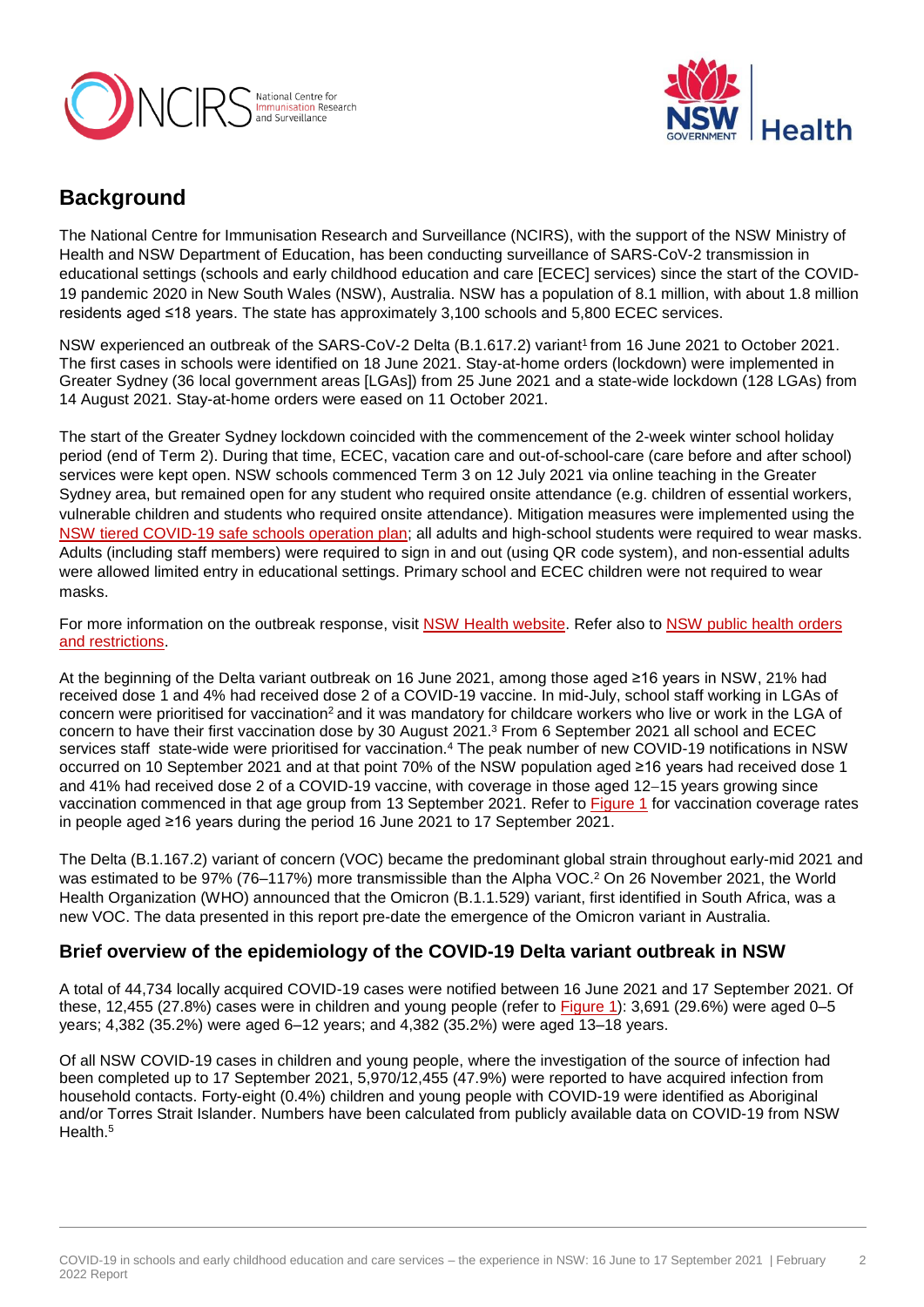



#### **Figure 1: COVID-19 cases in NSW, by age and notification date, 16 June 2021 to 17 September 2021 with vaccination coverage (dose 1 and dose 2) in adults aged 16 years and older\***



strategies Signing in required by non-essential Mask use for anyone aged >12 years (excluding people who may not tolerate masks such as people with disability) No parents onsite All extracurricular activity cancelled ECEC services (childcare) fully open

adults From 6 September 2021 all school and ECEC staff state-wide prioritised for vaccination

**\*** Vaccination in adolescents aged 1215 years commenced on 13 September 2021.

# **Methods**

All NSW schools and ECEC services that had a child or adolescent aged ≤18 years and/or adult with laboratoryconfirmed COVID-19 attend while infectious (defined as 48 hours before symptom onset, based on national guidelines) were investigated to determine onward transmission in close contacts from the educational setting.

A 'close contact' was defined as a person in the same class or who had face-to-face contact with a case while infectious (i.e. during their symptomatic period and 48 hours before symptom onset). All close contacts were required to quarantine for 14 days from their last exposure date. A 'casual contact' was defined as a person who was onsite at the school or ECEC service at the same time as the case but did not meet the definition of a close contact. Casual contacts were required to quarantine for 5 days. Both close and casual contacts were required to undergo SARS-CoV-2 nucleic acid testing before de-isolation. If any casual contact tested positive, all contacts at the educational setting were upgraded to 'close contacts'.

This report includes data on all schools where a primary (first) case(s) occurred between 16 June 2021 and 17 September 2021. For ECEC services, this report covers primary cases between 16 June 2021 and 31 August 2021; data collection ceased on 31 August 2021 due to the large volume of data that had already been collected. All contacts were followed up until 15 October 2021.

Household transmission from school or ECEC secondary cases were followed up for 28 days following exposure between 16 June 2021 and 18 October 2021. Data on who infected who in households were identified by data matching and manual review of case notes collected during contact tracing interviews.

Full details of our methods can be found in our previous [reports](http://ncirs.org.au/covid-19-in-schools) and [publication.](http://www.thelancet.com/journals/lanchi/article/PIIS2352-4642(20)30251-0/fulltext)<sup>6</sup>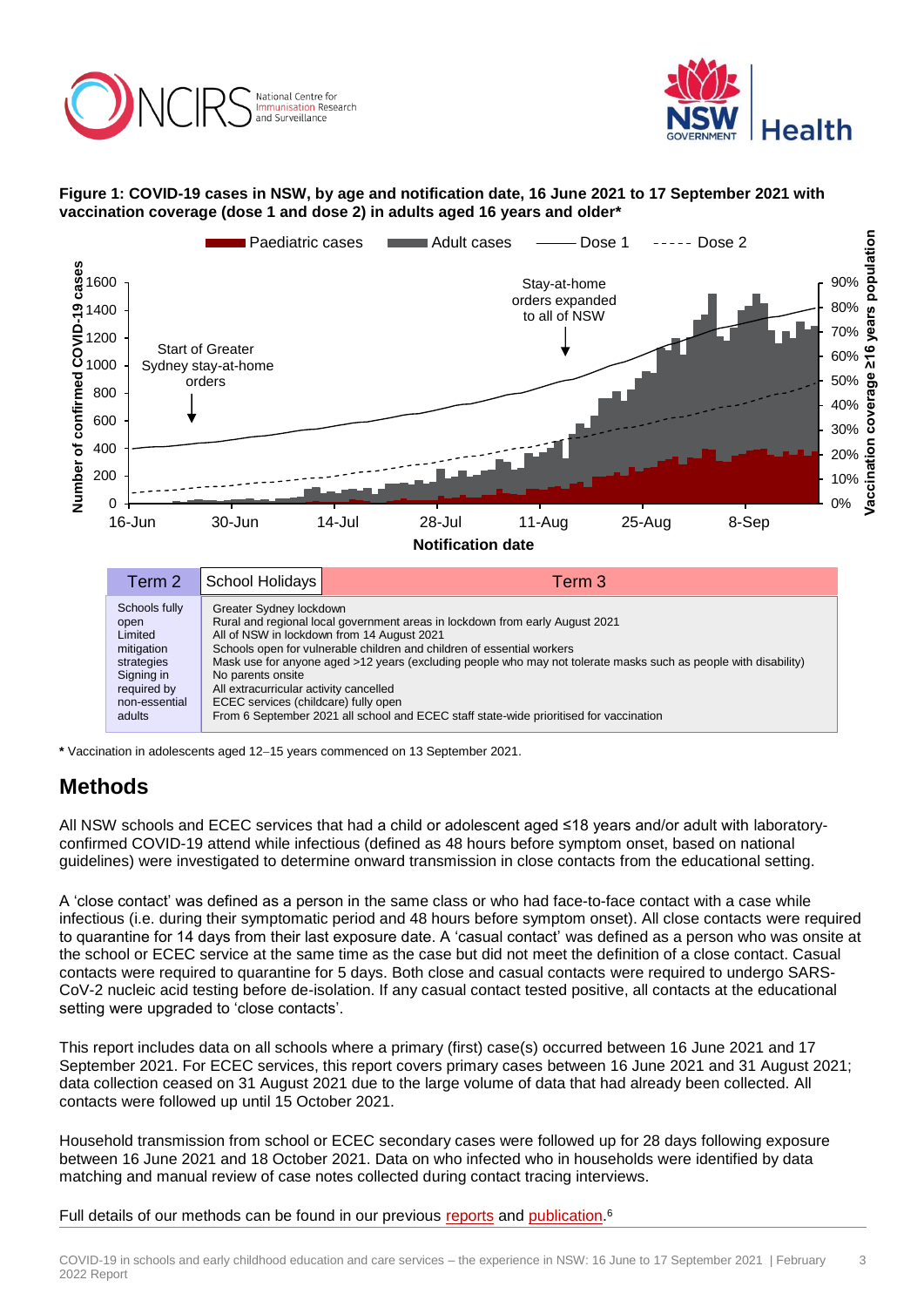



## **Results**

From 16 June 2021 to 17 September 2021, there were 531 COVID-19 exposure events in schools and ECEC services, involving 614 primary (first) cases (380 students and 234 staff members), as shown in [Figure 2.](#page-3-0) Nearly half of the primary cases (45%) acquired COVID-19 through household contacts, with the remainder from an unknown source or community non-household contacts. The frequency of COVID-19 exposure events increased as community incidence of COVID-19 increased over the study period.

In this reporting period (excluding ECEC services in September 2021), there were 386 COVID-19 exposure events and 454 primary cases. Contact lists were available for review for 28/28 (100%) high schools; 146/165 (88%) primary schools; 9/20 (45%) K–12 schools; 17/17 (100%) schools for specific purposes (SSP); and 139/156 (89%) ECEC services. Therefore, in total 339 exposure events from 397 primary cases were reviewed (240 students and 157 staff members) for this report.

Of the 14,509 close contacts (11,254 students and 3,255 staff members) identified for the 397 primary cases, nearly all (95.6%; n=13,869) underwent nucleic acid testing on at least one occasion following the exposure.

Secondary transmission occurred in 40.4% of the COVID-19 exposure events (137/339): there were 2 events in high schools [2/28; 7.1%]; 59 in primary schools [59/146; 40.4%]; 5 in K–12 schools [5/9; 55.6%]; 6 in SSP [6/17; 35.3%]; and 65 in ECEC services [65/139; 46.8%].

Of the 397 primary cases, a total of 636 close contacts (493 students and 143 staff members from the 13,869 close contacts) were infected with SARS-CoV-2, giving an overall secondary attack rate of 4.6% (refer to [Table](#page-8-0) 2). Higher secondary attack rates occurred when the primary case was an adult staff member as compared with a child or an adolescent. The highest transmission rate occurred in ECEC services between staff members (13.4%) and from staff members to any contact (10.2%) followed by K-12 settings between staff members (16.1%).

The majority (93.7%) of primary cases at the time of this study were unvaccinated (refer to [Table 1\)](#page-3-1). Twenty-five staff members were vaccinated with at least one dose.

| Number of primary cases per educational setting (%) |                    |                          |                  |                                            |                                                 |            |
|-----------------------------------------------------|--------------------|--------------------------|------------------|--------------------------------------------|-------------------------------------------------|------------|
| Number of valid<br>doses                            | <b>High school</b> | <b>Primary</b><br>school | $K-12$<br>school | <b>Schools for</b><br>specific<br>purposes | <b>Early childhood</b><br>and education<br>care | Total      |
| 2-Doses*                                            | 3(10.3)            | 1(0.5)                   | 0(0)             | 3(15.0)                                    | 1(0.6)                                          | 8(2.0)     |
| $1-Dose†$                                           | 2(6.9)             | 6(3.3)                   | 0(0)             | 5(25.0)                                    | 4(2.6)                                          | 17(4.3)    |
| Unvaccinated <sup>#</sup>                           | 24 (82.8)          | 177 (96.2)               | 10(100)          | 12(60.0)                                   | 149 (96.8)                                      | 372 (93.7) |
| <b>Total</b>                                        | 29 (100)           | 184 (100)                | 10(100)          | 20 (100)                                   | 154 (100)                                       | 397 (100)  |

<span id="page-3-1"></span>**Table 1: Number and proportion of primary cases vaccinated across New South Wales educational settings followed up from 16 June 2021 to 17 September 2021**

\* 2-doses was defined as having two doses of vaccine, with the second dose at least 14 days prior to infection onset date and a minimum of 14 days between the two doses.

† 1-dose was defined by having one dose of vaccine at least 14 days prior to infection onset date.

<span id="page-3-0"></span>‡ Unvaccinated was defined as having no vaccine or having 1 dose <14 days prior to infection onset date.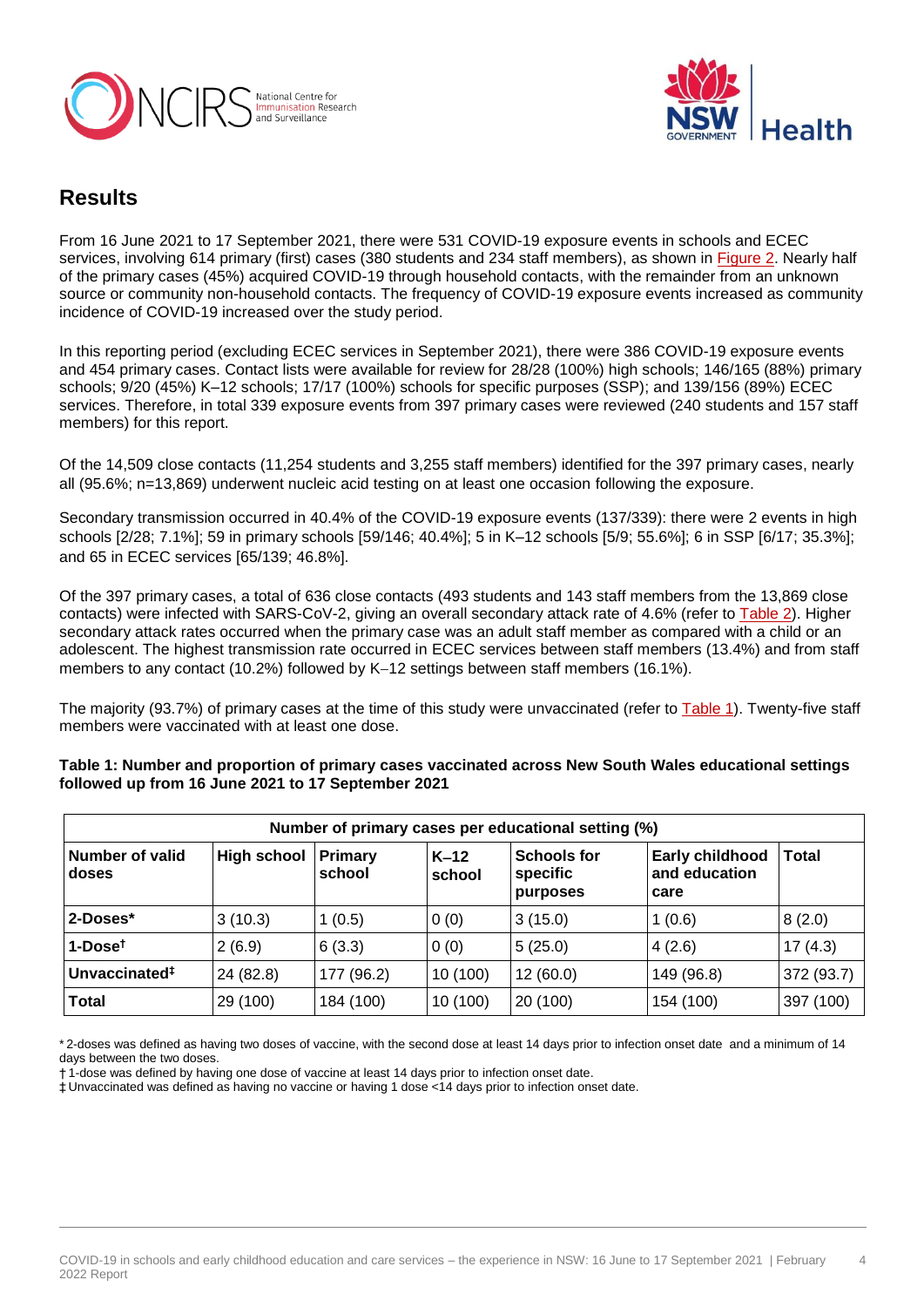



#### **Figure 2: NSW schools and ECEC services with a COVID-19 event, 16 June 2021 to 17 September 2021**



## **High schools**

A total of 29 COVID-19 primary cases (19 students and 10 staff members) were identified in 28 high-school events. In one event there were co-primary cases (2 students). These 29 primary cases had 1,675 (1,414 students and 261 staff members) close contacts, 1,609 (96.1%) of whom underwent nucleic acid testing. A total of 46 secondary cases (40 students and 6 staff members) were identified across 2 schools (secondary attack rate 2.9%). Refer to [Figure 3.](#page-4-0)

<span id="page-4-0"></span>**Figure 3: Number of NSW high-school events with secondary transmission of COVID-19 between 16 June 2021 and 17 September 2021**

**AAAAAAAAAAAAAAA AAAAAAAAAAAAA** 

2 out of 28 events with secondary transmission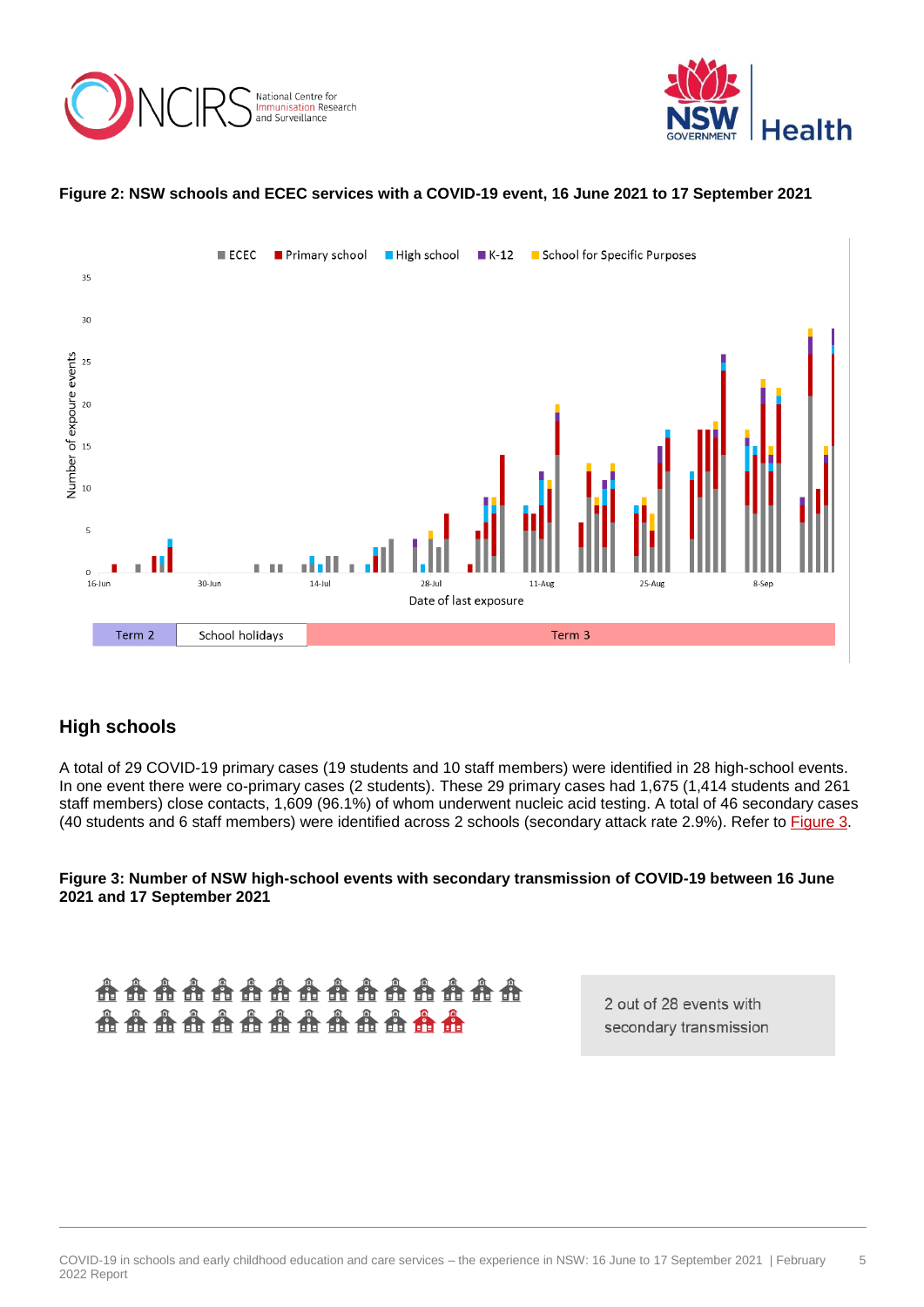<span id="page-5-1"></span>



## **Primary schools**

A total of 184 COVID-19 primary cases (136 students and 48 staff members) were identified in 146 primary school events. Thirty-five events had co-primary cases of students. Of the 6,196 close contacts identified (4,979 students and 1,217 staff members), 5,927 (95.7%) underwent nucleic acid testing. A total of 217 secondary cases (206 students and 11 staff) were identified in 59 of 146 events (40.4%). Refer to [Figure 4.](#page-5-0)

The overall secondary attack rate in primary schools was 3.7%, with the highest attack rate from student to student (4.4%). Refer to [Table 2.](#page-8-0)

<span id="page-5-0"></span>**Figure 4: Number of NSW primary school events with secondary transmission of COVID-19 between 16 June 2021 and 17 September 2021** 

> **................... AAAAAAAAAAAAAAA ...................** <u> A A A A A A A A A A A A A A</u> . . . . . . . . . . . . . . . . . . <u> A A A A A A A A A A A A A A</u> <u> A A A A A A A A A A A A A A</u> <u> A A A A A A A A A A A A A A</u> **..................** . . . . . . . . . . . . .

59 out of 146 events with secondary transmission

## **Kindergarten to Year 12 (K–12) schools**

A total of 10 COVID-19 primary cases (5 students and 5 staff members) were identified in 9 K–12 school events. One school had a co-primary case (student). Of the 182 close contacts identified (101 students and 81 staff members), 176 (96.7%) underwent nucleic acid testing. A total of 14 secondary cases (8 students and 6 staff members) were identified in 5 of 9 events (55.6%). Refer to [Figure 5.](#page-5-1)

The overall secondary attack rate in K–12 schools was 8.0%, the highest across all school settings. Refer to [Table 2](#page-8-0) for further details. The secondary attack rate was highest (16.1%) between staff members.

#### **Figure 5. Number of NSW K–12 school events with secondary transmission of COVID-19 between 16 June and 17 September 2021**



5 out of 9 events with secondary transmission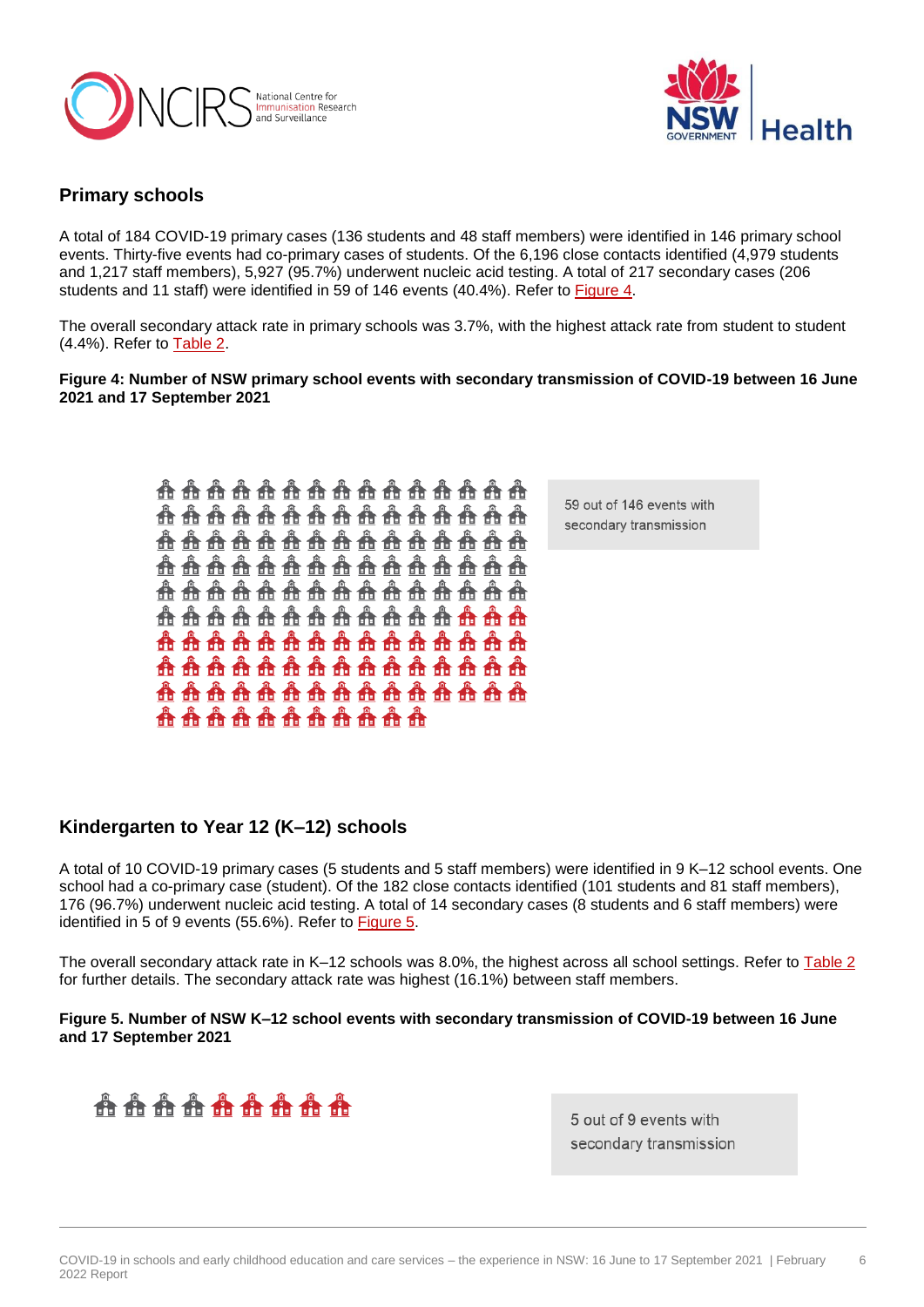



#### **Schools for specific purposes**

A total of 20 COVID-19 primary cases (8 students and 12 staff members) were identified in 17 SSP events. Three schools had co-primary cases. These 20 primary cases had 470 (205 students and 265 staff) close contacts, 450 (95.7%) of whom underwent nucleic acid testing. A total of 25 positive secondary cases (16 students and 9 staff members) were identified in 6 of 17 events (35.3%). Refer to [Figure 6.](#page-6-0) The overall attack rate in SSP was 5.6%. Refer to [Table 2.](#page-8-0)

<span id="page-6-0"></span>**Figure 6: Number of NSW schools for specific purposes events with secondary transmission of COVID-19 between 16 June 2021 and 17 September 2021**



6 out of 17 events with secondary transmission

#### **ECEC services**

A total of 153 COVID-19 primary cases (75 children and 78 staff members) were identified in 139 ECEC events until 31 August 2021. Fourteen events had co-primary cases. These 153 primary cases had 5,986 (4,555 children and 1,431 staff members) close contacts, 5,707 (95.3%) of whom underwent nucleic acid testing. A total of 334 secondary cases (223 children and 111 staff members) were identified in 65 of 139 events (46.8%). Refer to **Figure** [7.](#page-6-1) The overall attack rate was 5.9% and the highest attack rate was between staff members (13.4%). Refer to Table [2.](#page-8-0)

<span id="page-6-1"></span>**Figure 7: Number of NSW Early childhood education and care (ECEC) events with secondary transmission of COVID-19 between 16 June 2021 and 31 August 2021**

65 out of 139 events with secondary transmission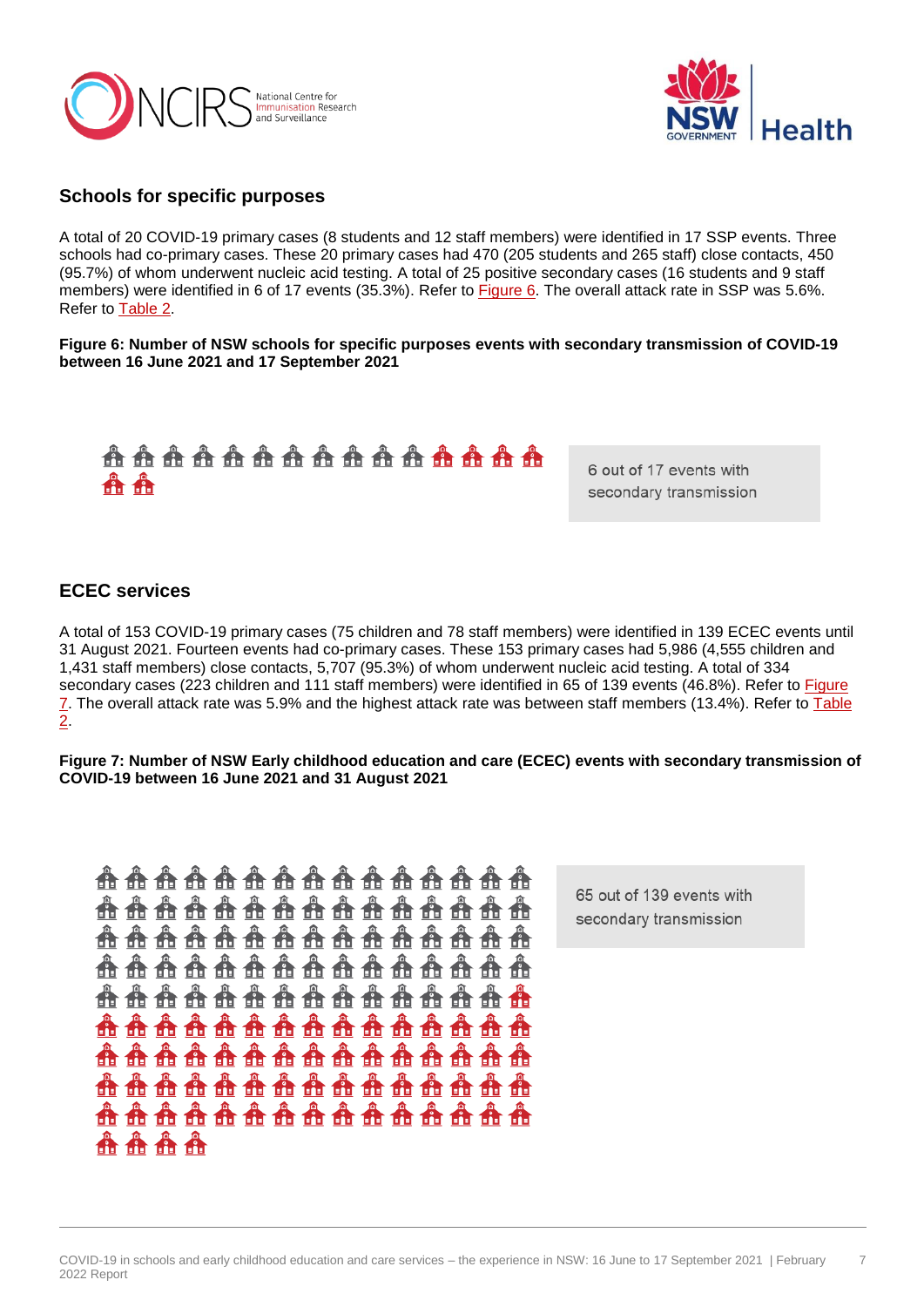



## **Transmission in household contacts from secondary cases**

A total of 1,536 household contacts were identified from the 636 secondary cases (493 students and 143 staff members) who came from 489 households. Of the 1,536 household contacts, 914 were infected with SARS-CoV-2 in 368 of the households, resulting in an attack rate of 59.5%. In two thirds of the households (234/368; 63.6%), all household members acquired SARS-CoV-2 infection. Refer to [Figure 8.](#page-7-0)

<span id="page-7-0"></span>**Figure 8: Household cases resulting from a secondary case in NSW educational settings between 16 June 2021 and 17 September 2021 (excluding early childhood and care services in September 2021)**

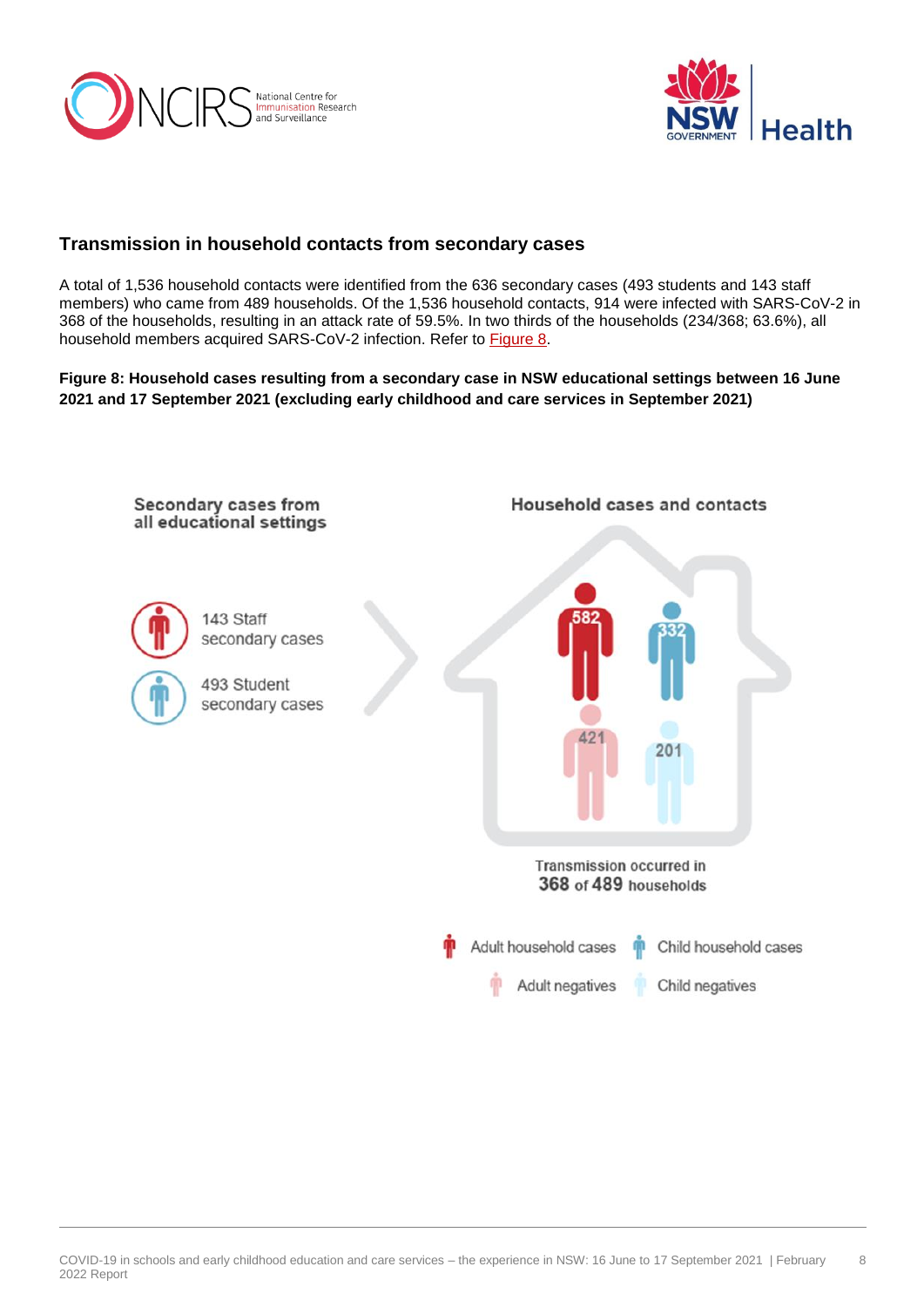



#### <span id="page-8-0"></span>**Table 2: Secondary attack rates of COVID-19 in educational settings, by primary and secondary case type and educational setting type, between 16 June 2021 and 17 September 2021\***

| Primary case type   | <b>Close contact type</b> | Number of positive cases /<br>total number of tested cases |       |  |
|---------------------|---------------------------|------------------------------------------------------------|-------|--|
| <b>All settings</b> |                           |                                                            |       |  |
| Any                 | All                       | 636/13869                                                  | 4.6%  |  |
| Adult               | All<br>337/4759           |                                                            | 7.1%  |  |
| Adult               | Adult                     | 106/1317                                                   | 8.0%  |  |
| Adult               | Child                     | 231/3442                                                   | 6.7%  |  |
| Child               | All                       | 312/9405                                                   | 3.3%  |  |
| Child               | Adult                     | 41/1942                                                    | 2.1%  |  |
| Child               | Child                     | 271/7463                                                   | 3.6%  |  |
| $K-12$              |                           |                                                            |       |  |
| Any                 | All                       | 14/176                                                     | 8.0%  |  |
| Adult               | All                       | 6/42                                                       | 14.3% |  |
| Adult               | Adult                     | 5/31                                                       | 16.1% |  |
| Adult               | Child                     | 1/11                                                       | 9.1%  |  |
| Child               | All<br>8/134              |                                                            | 6.0%  |  |
| Child               | Adult<br>1/50             |                                                            | 2.0%  |  |
| Child               | Child                     | 7/84                                                       | 8.3%  |  |
|                     |                           | <b>High School</b>                                         |       |  |
| Any                 | All                       | 46/1609                                                    | 2.9%  |  |
| Adult               | All                       | 0/52                                                       | 0.0%  |  |
| Adult               | Adult                     | 0/49                                                       | 0.0%  |  |
| Adult               | Child                     | 0/3                                                        | 0.0%  |  |
| Child               | All                       | 46/1557                                                    | 3.0%  |  |
| Child               | Adult                     | 6/209                                                      | 2.9%  |  |
| Child               | Child                     | 40/1348                                                    | 3.0%  |  |
|                     |                           | <b>Primary School</b>                                      |       |  |
| Any                 | All                       | 217/5927                                                   | 3.7%  |  |
| Adult               | All                       | 17/1054                                                    | 1.6%  |  |
| Adult               | Adult                     | 5/285                                                      | 1.8%  |  |
| Adult               | Child                     | 12/769                                                     | 1.6%  |  |
| Child               | All                       | 186/5020                                                   | 3.7%  |  |
| Child               | Adult<br>8/939            |                                                            | 0.9%  |  |
| Child               | Child                     | 178/4081                                                   | 4.4%  |  |
| <b>SSP</b>          |                           |                                                            |       |  |
| Any                 | All                       | 25/450                                                     | 5.6%  |  |
| Adult               | All                       | 17/301                                                     | 5.6%  |  |
| Adult               | Adult                     | 5/163                                                      | 3.1%  |  |
| Adult               | Child                     | 12/138                                                     | 8.7%  |  |
| Child               | All                       | 8/149                                                      | 5.4%  |  |
| Child               | Adult                     | 4/93                                                       | 4.3%  |  |
| Child               | Child                     | 4/56                                                       | 7.1%  |  |
| <b>ECEC</b>         |                           |                                                            |       |  |
| Any                 | All                       | 334/5707                                                   | 5.9%  |  |
| Adult               | All                       | 337/3310                                                   | 10.2% |  |
| Adult               | Adult                     | 106/789                                                    | 13.4% |  |
| Adult               | Child                     | 231/2521                                                   | 9.2%  |  |
| Child               | All<br>64/2545            |                                                            | 2.5%  |  |
| Child               | Adult<br>22/651           |                                                            | 3.4%  |  |
| Child               | Child                     | 42/1894                                                    | 2.2%  |  |

Note: For five primary schools and two ECEC services where both a staff member and student were co-primary cases, the close contacts have been counted in attack rate calculations for both categories of primary cases. \* Excluding ECEC services in September 2021.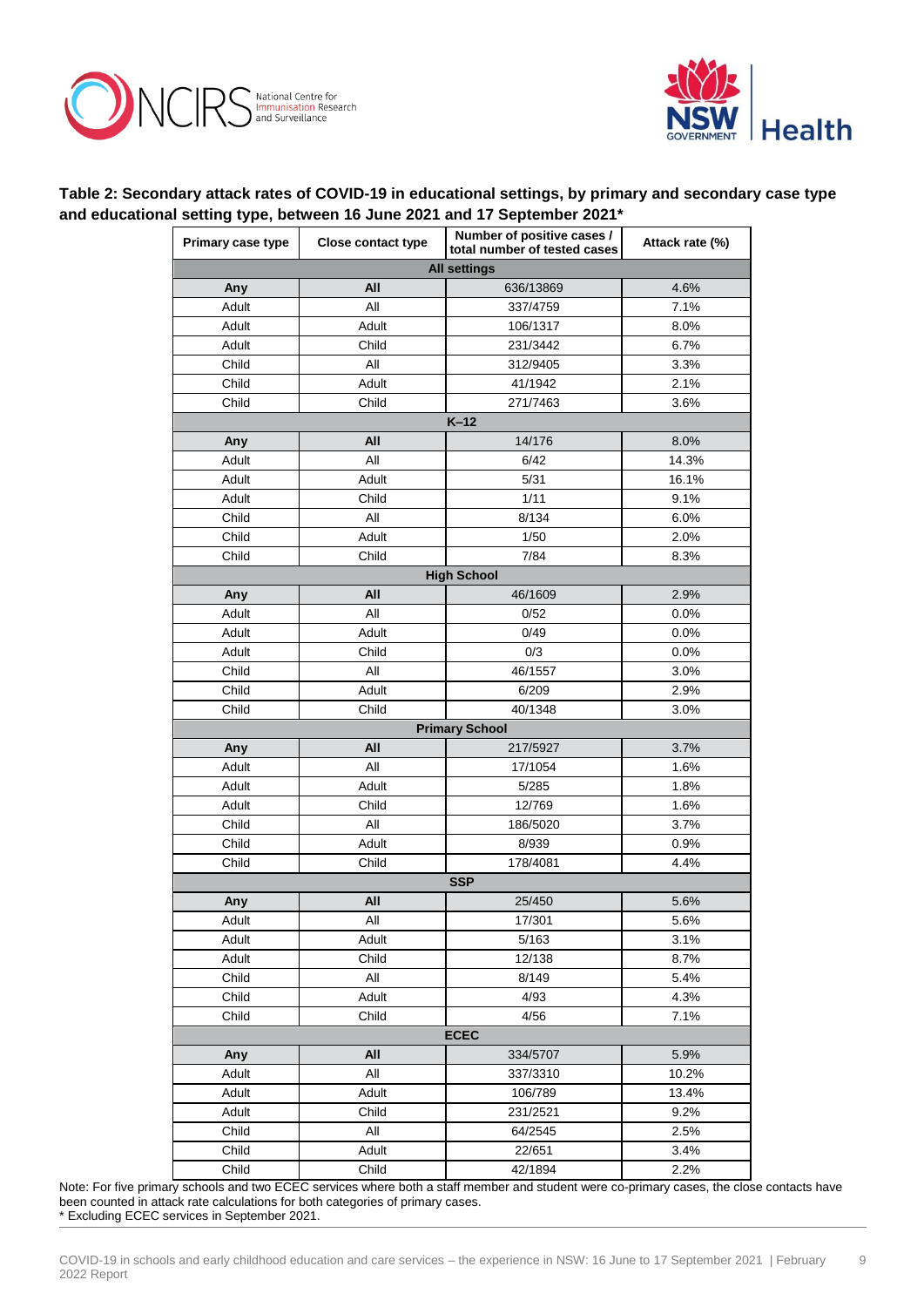



The secondary attack rate from a fully (2.8%) or partially vaccinated (3.5%) primary case was lower than from an unvaccinated individual (4.6%). Refer to [Table 3.](#page-9-0)

#### <span id="page-9-0"></span>**Table 3: Secondary attack rates of COVID-19 in educational settings, by vaccination status of the primary case type and educational setting type, between 16 June 2021 and 17 September 2021\***

| Primary case | Close        | $2$ -Dose <sup><math>\dagger</math></sup>                           |                        | $1$ -Dose $†$                                                       |                    | Unvaccinated <sup>§</sup>                                        |                    |
|--------------|--------------|---------------------------------------------------------------------|------------------------|---------------------------------------------------------------------|--------------------|------------------------------------------------------------------|--------------------|
| type         | contact type | Number of<br>positive<br>cases / total<br>number of<br>tested cases | Attack rate<br>$(\% )$ | Number of<br>positive<br>cases / total<br>number of<br>tested cases | Attack rate<br>(%) | Number of<br>positive cases /<br>total number of<br>tested cases | Attack rate<br>(%) |
| Any          | All          | 3/107                                                               | 2.8%                   | 13/371                                                              | 3.5%               | 617/13301                                                        | 4.6%               |
| Adult        | All          | 3/107                                                               | 2.8%                   | 13/371                                                              | 3.5%               | 318/4191                                                         | 7.6%               |
| Adult        | Adult        | 2/44                                                                | 4.5%                   | 1/125                                                               | 0.8%               | 103/1111                                                         | 9.3%               |
| Adult        | Child        | 1/63                                                                | 1.6%                   | 12/246                                                              | 4.9%               | 215/3080                                                         | 7.0%               |
| Child        | All          | 0/0                                                                 |                        | 0/0                                                                 |                    | 309/9315                                                         | 3.3%               |
| Child        | Adult        | 0/0                                                                 |                        | 0/0                                                                 |                    | 41/1905                                                          | 2.2%               |
| Child        | Child        | 0/0                                                                 |                        | 0/0                                                                 |                    | 268/7410                                                         | 3.6%               |

\* Excluding ECEC services in September 2021. One primary school was excluded due to having co-primary cases with different vaccination status † 2-Dose was defined as having two doses of vaccine, with the second dose at least 14 days prior to infection onset date and a minimum of 14 days between the two doses.

‡ 1-Dose was defined by having one dose of vaccine at least 14 days prior to infection onset date.

§ Unvaccinated was defined as having no vaccine recorded, or 1 dose <14 days prior infection onset date.

# **Discussion**

During the reporting period, NSW experienced a large COVID-19 outbreak caused by the SARS-CoV-2 Delta (B.1.617.2) variant, which commenced on 16 June 2021, with most cases occurring in Greater Sydney (population 5.7 million).<sup>5</sup> The Delta variant infects people at a higher rate than the ancestral strain of SARS-CoV-2.

Delta variant transmission rate (4.6%) seen in NSW schools in Term 3 2021 was consistent with the rates reported in our last schools report,<sup>7</sup> despite higher rates of community transmission. Schools with higher rates of attendance did not necessarily have higher rates of transmission; some schools in regional areas had one case attend and no secondary transmission. However, this observation may have been confounded by the fact that during this period, high school attendance occurred in areas of the state where there was low or no local COVID-19 transmission and a low likelihood of multiple simultaneous attendances of COVID-19 cases at schools or ECEC services.

Overall, there was a five-fold higher rate of transmission (secondary attack rate 4.6%) in educational settings during this outbreak period than in 2020 (secondary attack rate 0.9%). Transmission was highest between K-12 staff members (16.1%) and ECEC staff members (13.4%). These high transmission rates led to the prioritisation of staff vaccination in areas of high community circulation of the virus in NSW, which ultimately contributed to a very high vaccination rate.

The vast majority of primary cases were unvaccinated. Among the vaccinated primary cases, secondary attack rates were lower than in the unvaccinated cases. This suggests that the COVID-19 vaccine may have an effect on preventing infection (thus introductions into schools) and reducing transmission from those who were infected.

The study also showed the Delta variant was also more easily transmitted among household members (59.5%), regardless of age, than previous SARS-CoV-2 variants, with approximately 11-fold higher transmission seen in households than in schools and ECEC services.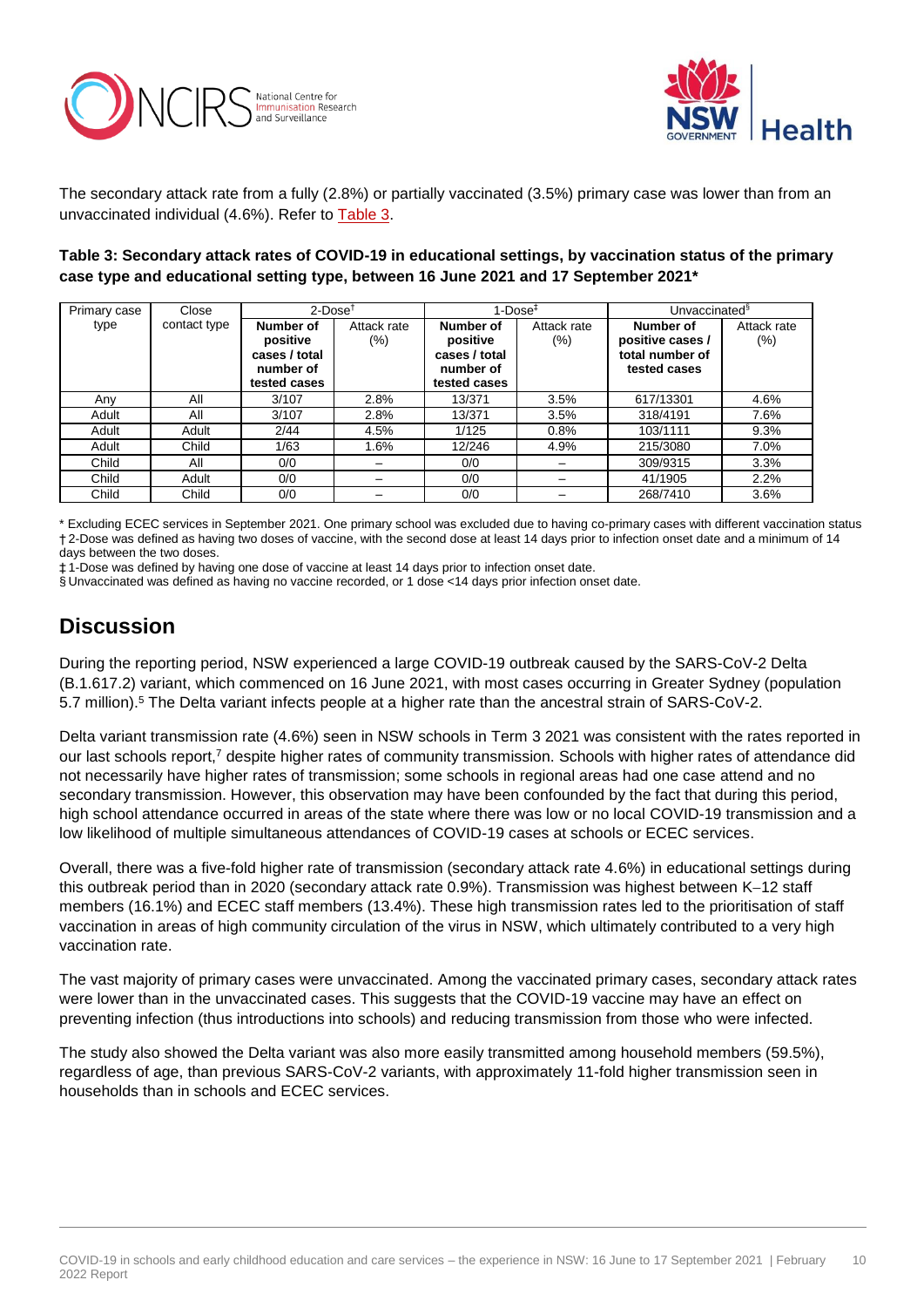



# **Conclusion**

This report provides insight into the transmission of the Delta variant in NSW schools and ECEC services between 16 June 2021 and 17 September 2021. Our findings remain consistent with our previous report and showed that transmission in educational settings was five-fold higher with the Delta variant (4.6%) than with the ancestral strain (0.9%). Transmission among household members was also found to be higher than in school settings.

#### **Term 4 2021**

While this report presents data from Term 3 2021, our study continued in Term 4 2021 (5 October 2021 to 17 December 2021).

In Term 4, students returned to face-to-face learning from 18 October 2021 and attendance rates were more than 85% in schools from 24 October 2021. All schools were required to follow on-site mitigation measures as per NSW Education COVID-Safe measures Level 3 setting and all NSW educational staff members were required to be vaccinated by 8 November 2021. Adolescent (12-19 years) vaccination rates for dose 2 saw an increase from 49.5% on 18 October 2021 to 79.4% on 17 December 2021.

As COVID-19 continued to circulate in the community, exposure events in schools and ECEC services also continued to occur during Term 4: there were a total of 985 exposure events in schools between 18 October 2021 and 17 December 2021, the majority of which (61%) were within the primary school setting, reflecting infection among an unvaccinated population. However, for the majority of Term 4, daily NSW state-wide COVID-19 case numbers were low, ranging from 129 to 300 notifications per day.

Case notifications started to rise rapidly, primarily among those aged over 19 years, from 27 November 2021. This coincided with the introduction of the SARS-CoV-2 Omicron variant in NSW. Cases infected with the Omicron variant also attended some schools; data on both Delta and Omicron variant transmission in Term 4 2021 in NSW will be reported separately.

Numerous mitigation measures have been shown to be effective and are important to ensure uninterrupted face-toface learning among students. One of these, rapid antigen testing for close contacts, commenced in NSW schools on 26 October 2021 as a method to return students into the classroom earlier in their isolation period. Data on the NSW rapid antigen home testing 'test to stay' program in Term 4 will be reported separately. In addition, vaccination using the Pfizer COVID-19 vaccine (Comirnaty) among 5-11 year olds commenced on 10 January 2022.

School participation is vital for children's education and social and mental wellbeing. NCIRS, NSW Health and NSW Education will continue to study and understand the transmission of SARS-CoV-2 in educational settings to ensure that robust scientific evidence is available to inform policy and practices to maximise face-to-face learning while reducing harm from COVID-19.

## **Acknowledgements**

We gratefully acknowledge all the schools, staff members, children and families who have participated in the enhanced investigations.

The following people have contributed to the COVID-19 schools transmission investigation project:

#### **NCIRS core clinical and epidemiological team**

*Lead authors*: Ye Jin (Zoe) Joo, Archana Koirala, Helen Quinn, Noni Winkler, Kristine Macartney *Clinical and epidemiological team*: Nick Wood, Lucy Deng, Evangeline Gardiner, Zoe Croker, Twingle Daniel, Anita Mudge, Alexis Pillsbury, Nicola Carter, Alex Hendry, Amy Logan, Angela Damoka-Isolabella, Caitlin Uren, Cara Toscan and Aiken Dao

*Design, publication and media:* Salema Barrett, James Green, Deepika Jindal, Madeleine Smith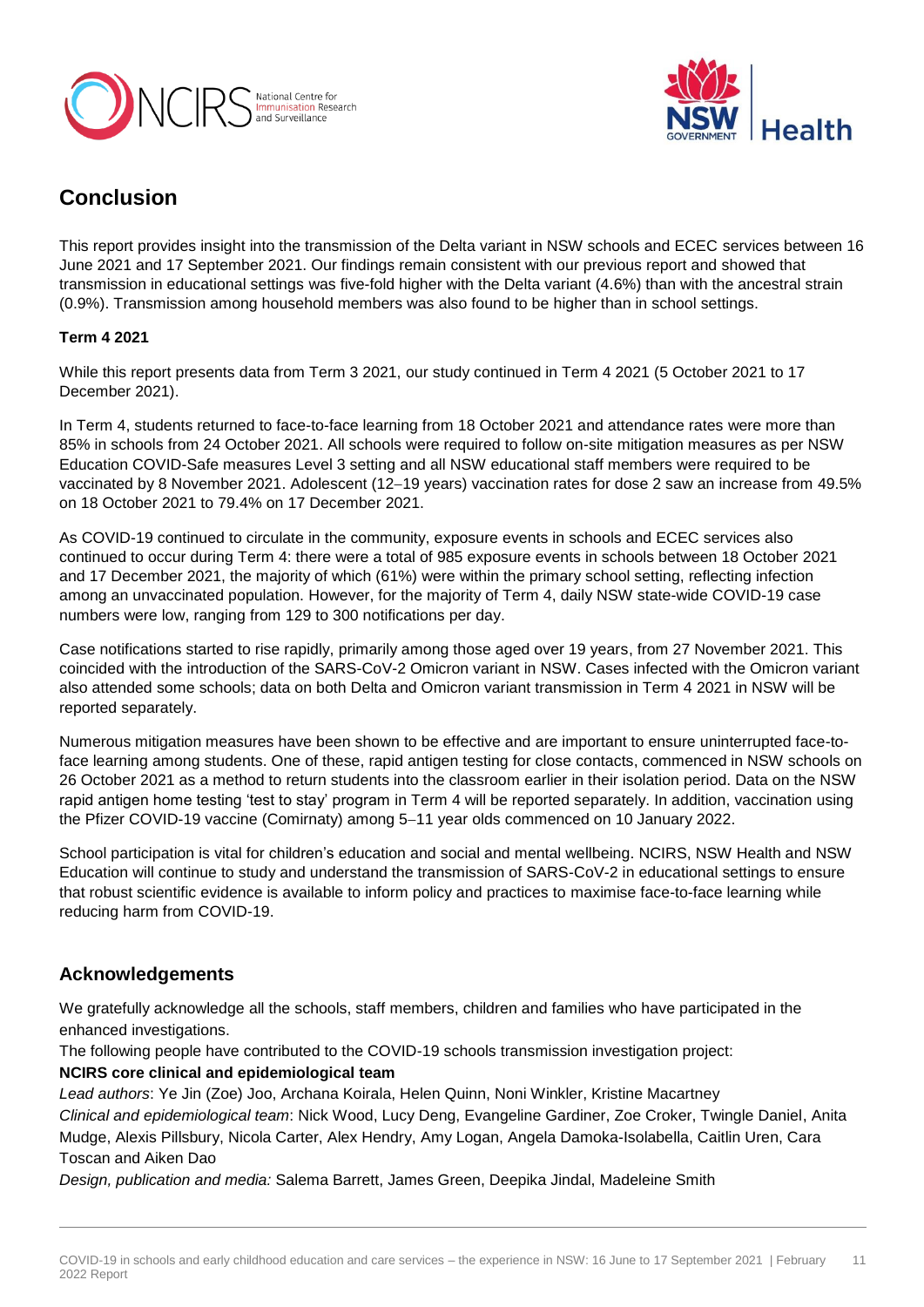



**NSW Health:** Christine Selvey, Jeremy McAnulty, Caroline Sharpe, Michelle Cretikos, Victoria Pye, Jennie Musto, Joanna Forbes, MoH Operations, MoH COVID-19 Data Team**:** Daniel Barry, Emily McGovern, Richard Harwood, Hafiz Khusyairi, Aedan Roberts, Nastaran Faraji, Xiao Chen Yu **NSW Education:** Trish van Tussenbroek, Nicki Surace, Kim Hoskin **Independent schools:** Robyn Yates **Catholic schools:** Gerard Delany, Jacqueline Frost **Public Health Units:** South-Eastern Sydney: Vicky Sheppeard, Mark Ferson South-Western Sydney: Naru Pal, Kate Alexander Western Sydney: Shopna Bag, Conrad Pereira Sydney: Leena Gupta, Johanne Cochrane, Isabel Hess Northern Sydney: Michael Staff Nepean Blue Mountain: Sheena Kakar, Victor Carey Hunter New England: David Durrheim, Craig Dalton, Rachel Latta Western NSW: Priscilla Stanley

## **Glossary**

| <b>Community non-household contact</b> | a person in close contact of a COVID-19 case who does not live in their household                                                                           |
|----------------------------------------|-------------------------------------------------------------------------------------------------------------------------------------------------------------|
| <b>ECEC</b>                            | Early childhood education and care: all forms of education for children under school-age,<br>including childcare and preschool                              |
| <b>High school</b>                     | a secondary school (Year 7 to 12) that caters for children aged 12 to ≤18 years                                                                             |
| <b>Household tertiary case</b>         | a person who lives within the same household as a secondary case and gets infected with<br>SARS-CoV-2 from exposure to that secondary case                  |
| K-12 school                            | a school (Kindergarten to Year 12) that caters for children aged 4 to ≤18 years in which<br>contacts were not restricted to the primary or secondary school |
| <b>LGA</b>                             | Local Government Area                                                                                                                                       |
| <b>NSW</b>                             | <b>New South Wales</b>                                                                                                                                      |
| <b>Primary case</b>                    | a person who has SARS-CoV-2 infection and brings it into a school or ECEC                                                                                   |
| <b>Primary school</b>                  | an elementary school (Kindergarten to Year 6) that caters for students aged 4 to ≤12<br>years                                                               |
| SARS-CoV-2                             | Severe Acute Respiratory Syndrome-Coronavirus-2: the name of the coronavirus that<br>causes COVID-19 disease                                                |
| <b>SARS-CoV-2 nucleic acid test</b>    | a test that detects the SARS-CoV-2 genome                                                                                                                   |
| Secondary attack rate                  | a measure of the frequency of new cases of COVID-19 among the contacts of primary<br>cases                                                                  |
| <b>Secondary case</b>                  | a person who gets infected with SARS-CoV-2 in a school or ECEC setting from exposure<br>to a person with COVID-19                                           |
| <b>Secondary transmission</b>          | transmission of SARS-CoV-2 from a primary case to exposed contacts                                                                                          |
| <b>SSP</b>                             | <b>Schools for Specific Purposes</b>                                                                                                                        |
| <b>VOC</b>                             | Variant of Concern                                                                                                                                          |